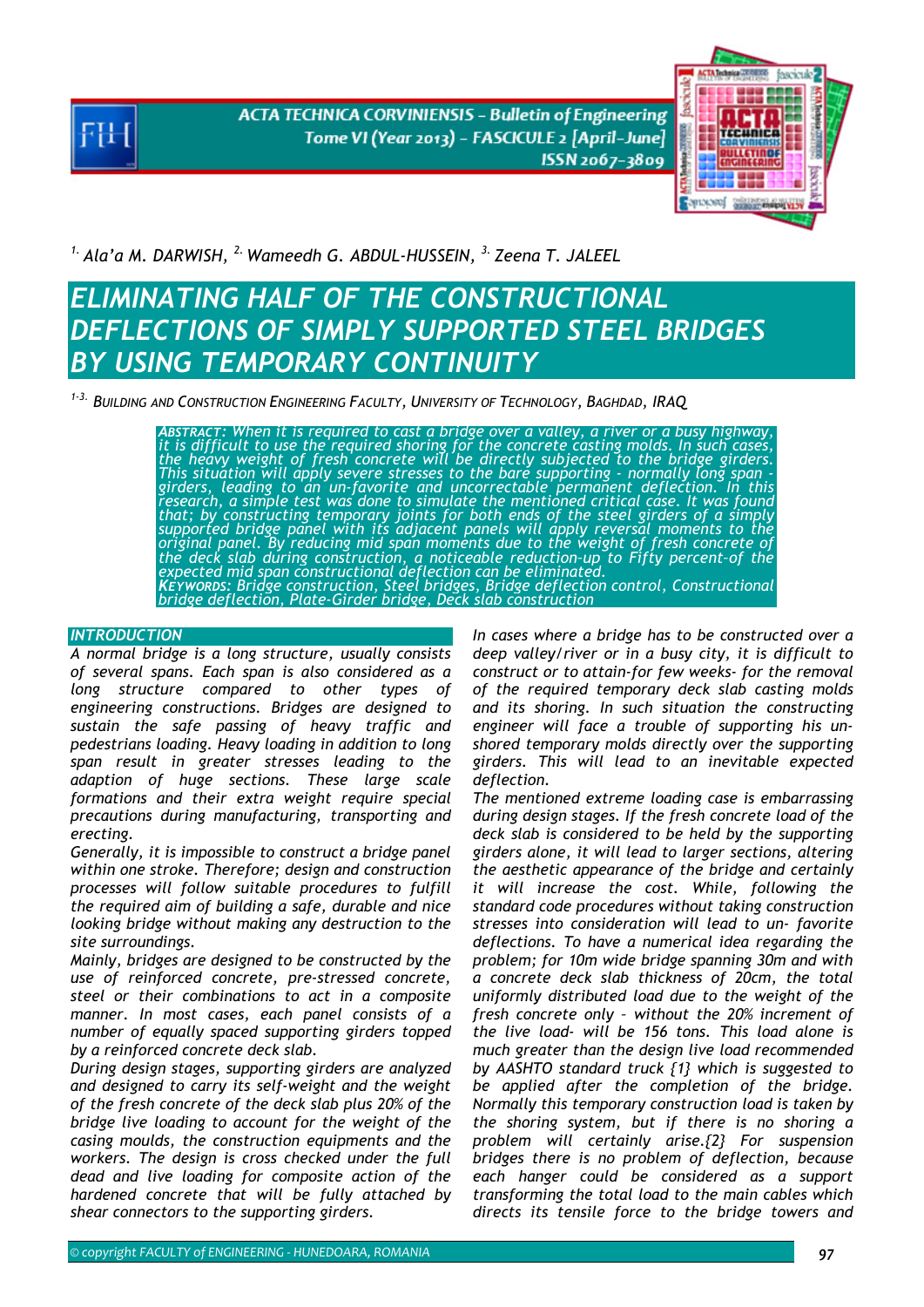*anchors then to the foundation. For Pre-stressed bridges, the problem is automatically solved due to the natural cambering of its girders. The expected constructional deflection will reduce the original cambering resulting in a flat surface under the effect of the total dead load of the bridge. {3} the prestressing force is placed eccentrically to counteract the downward deflection of the flexural member caused by gravity loads and service loads. The problem in steel bridges is more difficult, but it can be solved by fabricating an artificial cambering by an elaborate and costly methods. {4} not much has changed over the past thirty years in the general means and methods that a fabricator uses to induce camber in a member.{5} There is no known way to inspect beam camber after the beam is received in the field because of factors that include:* 

 *The release of stress in member over time and in varying application.* 

*The effects of the dead weight of the member.* 

 *The restraint caused by the end connections in the erected state.* 

 *The effects of additional dead load that may ultimately be intended to be applied, if any.* 

*{5} AASHTO Specifications limits live load deflections to Span/800 for different types of ordinary bridges. But there is no specific limitation for dead load deflections. In the present research a test has been done to highlight the idea of a new suggested method for constructing the reinforced concrete deck slabs of Steel bridges. Temporary clamping of both ends of the supporting girders with adjacent panels girders before casting the concrete of the reinforced concrete deck slab- can reduce mid span moment and deflection. It is believed that; the mentioned uncostly method can reduce construction deflections to acceptable limits.* 

## **TESTING PROGRAM**

*Materials: During all the test stages, the following materials have been used to simulate the following actual bridge components (presented in Table 1.) Table 1. Materials used* 

| TUDIE T. MULETIUIS USEU |                                                                                                                                                                                                                                                            |                                                                            |  |
|-------------------------|------------------------------------------------------------------------------------------------------------------------------------------------------------------------------------------------------------------------------------------------------------|----------------------------------------------------------------------------|--|
|                         | <b>Material Properties</b>                                                                                                                                                                                                                                 | Simulation for                                                             |  |
|                         | Four steel rulers. Each ruler<br>has the following properties:<br>Cross sectional area of<br>$25x0.5$ mm.<br>Length of 30cm.<br>Weight of 1gm/cm.<br>Second moment of Area<br>equals:<br>$(I) = \frac{bh^3}{12} = \frac{25 \times 0.5^3}{12} = 0.26$<br>mm | Bridge girders.                                                            |  |
| $\overline{2}$          | A number of 6 gm Plastic<br>blocks having the dimensions<br>of 6x20x40 mm.                                                                                                                                                                                 | The weight of fresh<br>concrete of a Bridge<br>Deck-Slab.                  |  |
| 3                       | Super glue, Cyanoscrylete<br>adhesive.                                                                                                                                                                                                                     | The role of Shear<br>Connectors to join<br>composite member<br>components. |  |
| 4                       | Two Φ4mm bolts.                                                                                                                                                                                                                                            | <b>Temporary End</b><br>Clamping.                                          |  |
| 5                       | Eight, 35mm long, Erasing<br>Rubbers having triangular<br>cross sections.                                                                                                                                                                                  | Bridge Bearings.                                                           |  |

*Testing procedure: Three 32cm steel rulers were temporary jointed by two 4mm diameter bolts and screws. Each joint was done by fastening a single bolt as shown in Figure 1.* 



*Figure 1. Temporary jointing the steel rulers by screws The total length of the jointed rulers was 92cm. Three 30 cm c/c supports were used. The intermediate couple of supports were topped by two red rubber erasers 2 cm apart, while the end two supports were topped by a single blue rubber eraser as shown in Figure 2.* 



*Figure 2. The temporary continuous steel rulers The system simulates a disassembling continuous beam having three 28cm long spans. For deflection comparison, the forth ruler was simply supported over two additional yellow rubber erasers -28cm apart –resting on the intermediate two supports. Two 6gm plastic prisms were put at the center of the intermediate span of the continuous ruler and at the center of the simply supported ruler. Segmental Loading was continued for the whole rulers' lengths as shown in Figure 3. The central Deflections for both rulers were tabulated in Table 1.* 



*Figure 3. Incremental Loading continued until the ends of spans*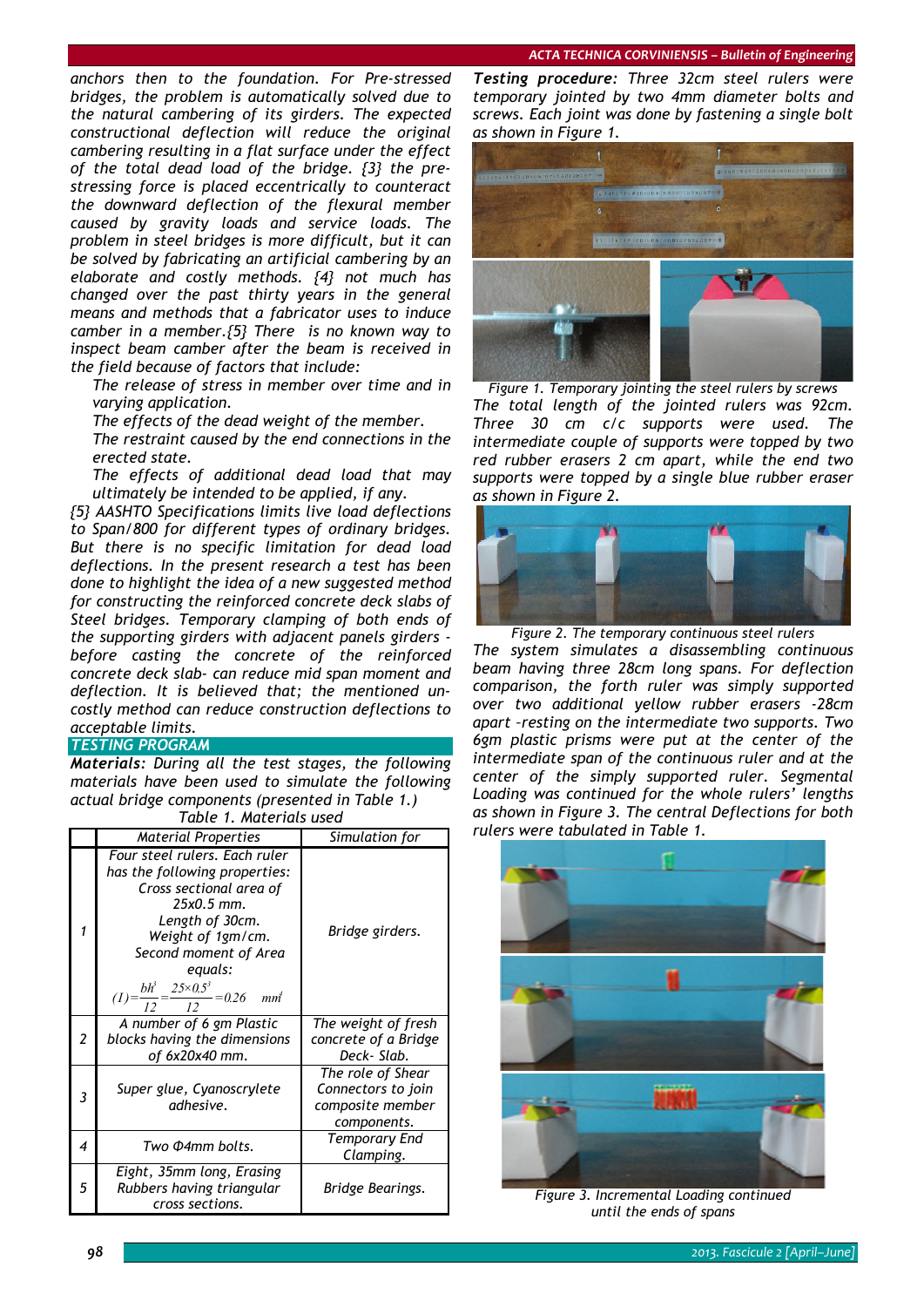#### *ACTA TECHNICA CORVINIENSIS – Bulletin of Engineering*



*Figure 3. Incremental Loading continued until the ends of spans (continue)* 

| Table 2. Deflection measurements |
|----------------------------------|
| for simply and continuous rulers |

| Weight           | Simply Def. | Continuous Def. |
|------------------|-------------|-----------------|
| (gm)             | (mm)        | (mm)            |
| 0                | 0           | 0               |
| 12               | 0.25        | 0               |
| 24               | 0.75        | 0.25            |
| 36               | 1.75        | 0.75            |
| 48               | 2.50        | 1.25            |
| 60               | 3.50        | 1.75            |
| 72               | 4.50        | 2.50            |
| 84               | 6.00        | 3.00            |
| 96               | 7.00        | 3.50            |
| 108              | 8.00        | 3.75            |
| 120              | 8.75        | 4.25            |
| 132              | 9.50        | 4.75            |
| $\overline{144}$ | 11.00       | 5.25            |
| 156              | 12.00       | 6.00            |
| 168              | 13.50       | 7.00            |
| 180              | 15.00       | 8.00            |
| $\overline{192}$ | 17.50       | 9.50            |
| 204              | 20.00       | 11.00           |
| 216              | 22.50       | 12.50           |
| 228              | 25.00       | 13.00           |
| 240              | 27.00       | 14.00           |
| 252              | 28.00       | 14.50           |
| 264              | 29.00       | 14.75           |
| 276              | 30.00       | 15.00           |



*Figure 4. Gluing the weights together and with its continuous ruler* 

*The second stage was gluing the weights together and with its holding continuous ruler as shown in Figure 4. This action was done to simulate the state of a hardened concrete attached to its supporting girders in a real bridge. Gluing also reflects the positive properties of composite structural members, especially its higher moment resisting capacity.* 

*Under the same loading, normally a member having a noticeable moment resistance shows less deflection. For comparison and to simulate the case of casting fresh concrete over simply supporting girders, the simply supported ruler was left without gluing to its loadings.* 

*The third stage of the test was done by unscrewing the bolts to leave the intermediate loaded span of the previously continuous span alone. It was found that the glued ruler had preserved its shape with no further deflection, as shown in the Figure 5.* 



*Figure 5. Final Deflections after releasing the continuity clamping Graph 1 shows the magnitude and the mode of deflection increase with the increase of loading – during all the test stages- for both of the continuous and the simply supported rulers.* 





*DISCUSSION*

*The simply supported – uniformly loaded – ruler shows the expected excessive deflection of a simply supported bridge girder subjected to the load of fresh concrete during construction. While the – temporary continuous three spans – rulers explain the idea of this research which aims to reduce central constructional deflection.* 

*The reverse moments due to the weights of the adjacent rulers will act as temporary partial two ends fixation. The application of the glue to attach weights segments to each other and to its supporting – temporary continuous- ruler simulates the state of concrete hardening in a real bridge. The hardened concrete in a finished bridge acts compositely with its supporting girders, which means a noticeable increase in its moment resisting capacity. A composite member having higher moment resistance will certainly produce less deflection compared to a similar simply supported bared girder subjected to the same loading. Unscrewing the bolts which connect the three continuous rulers reflect the release of the temporary clamping and the return to the original design of a specified span under a given loading. The final result represents the intended constructional trick to reduce unfavorite deflection in real bridges.*